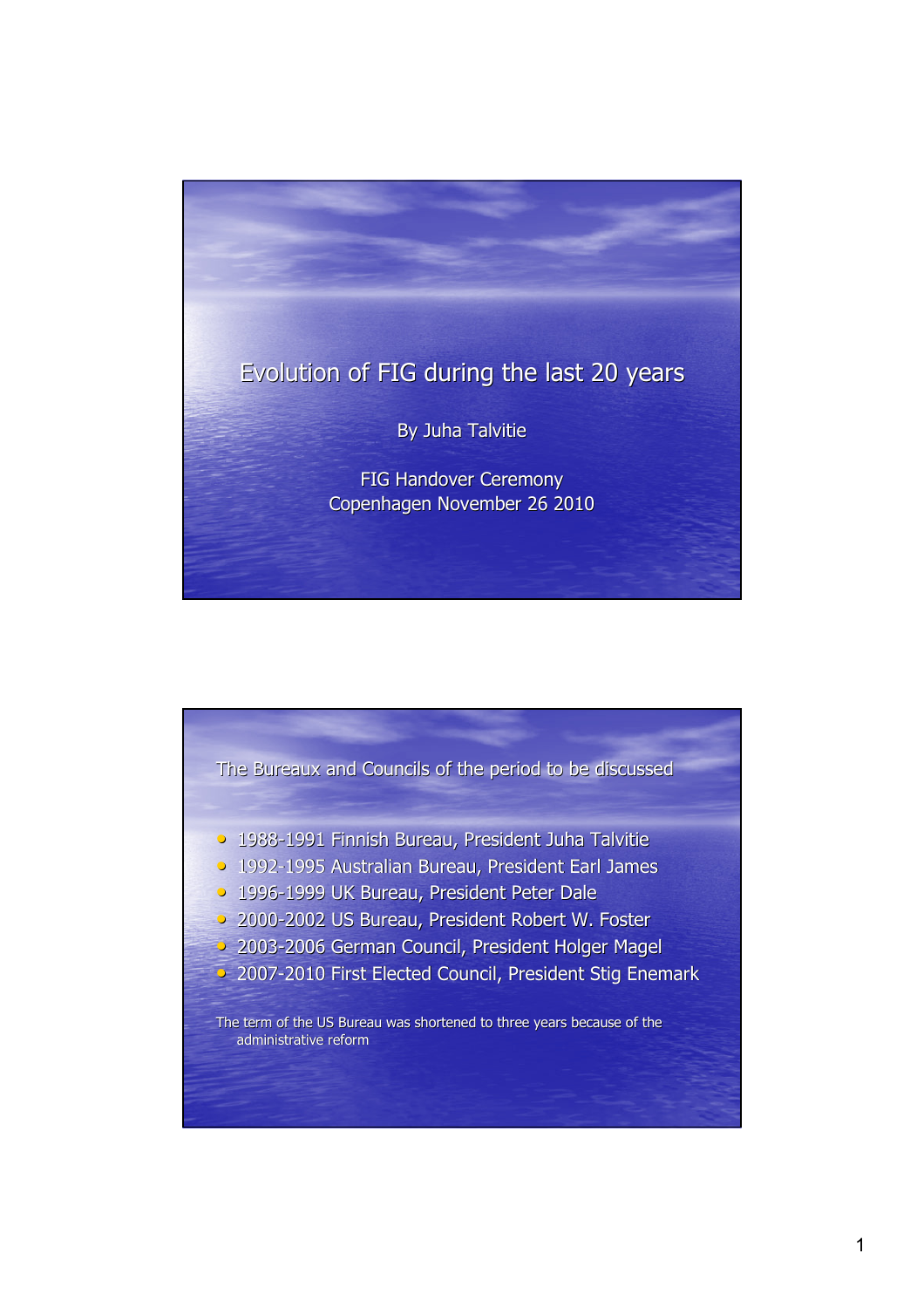# General observations

- $\overline{\phantom{a}}$  The evolution of FIG during the last 20 years could be described by saying that FIG has developed from a modest international federation to a strong and esteemed global actor in the wide field of surveying and mapping
- The development of FIG during the last over 20 years, as for memberships, resources, organisation and activities, has been much greater than changes during the presiding FIG history from 1878 to 1987.

| categories |                               |                             |                      | The development of FIG memberships in different |                     |
|------------|-------------------------------|-----------------------------|----------------------|-------------------------------------------------|---------------------|
| Year       | <b>Member</b><br>associations | <b>Affiliate</b><br>members | Corporate<br>members | Academic<br>members                             | Correspond-<br>ents |
| 1990       | 56                            |                             |                      |                                                 | 14                  |
| 1995       | 72                            |                             | 10                   |                                                 | 19                  |
| 2000       | 79                            | 5                           | 10                   | 28                                              | 16                  |
| 2005       | 95                            | 14                          | 27                   | 82                                              | 14                  |
| 2010       | 103                           | 37                          | 35                   | 89                                              | 18                  |
|            |                               |                             |                      |                                                 |                     |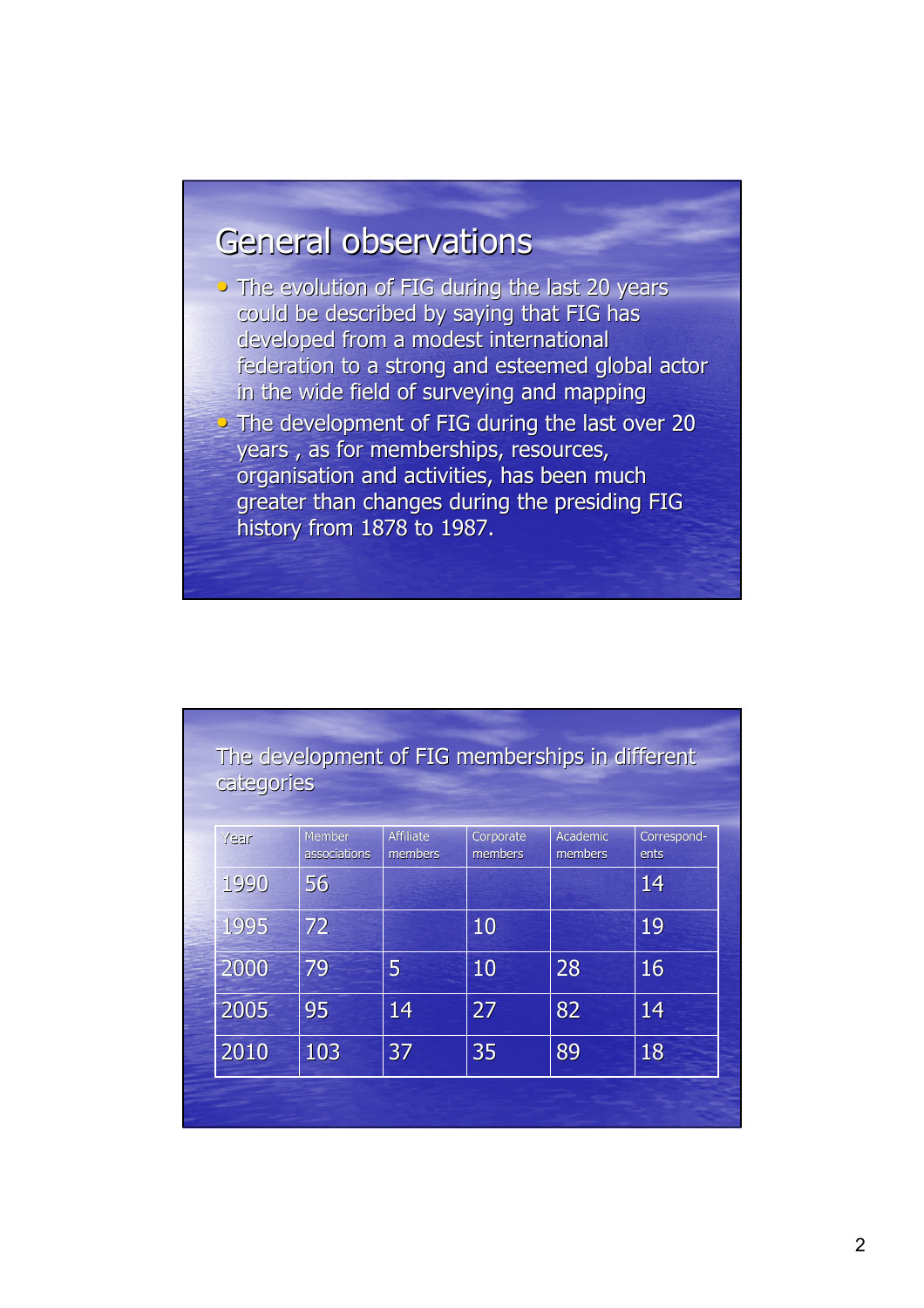

|      | The development of FIG finances in Euros<br>Total sum includes also other sources of income than shown |               |                      |                     |                             |              |
|------|--------------------------------------------------------------------------------------------------------|---------------|----------------------|---------------------|-----------------------------|--------------|
| Year | Member<br>associations                                                                                 | <b>Grants</b> | Corporate<br>members | Academic<br>members | <b>Affiliate</b><br>members | <b>Total</b> |
| 1990 | 71 000                                                                                                 | 94 000        |                      |                     |                             | 172 000      |
| 1995 | 83 000                                                                                                 | 39 000        | 17 000               |                     |                             | 163 000      |
| 2000 | 198 000                                                                                                |               | 27 000               | 4 0 0 0             | 800                         | 257 000      |
| 2005 | 245 000                                                                                                |               | 75 000               | 14 000              | 4800                        | 399 000      |
| 2009 | 285 000                                                                                                |               | 110 000              | 18 000              | 16 000                      | 422 000      |
|      |                                                                                                        |               |                      |                     |                             |              |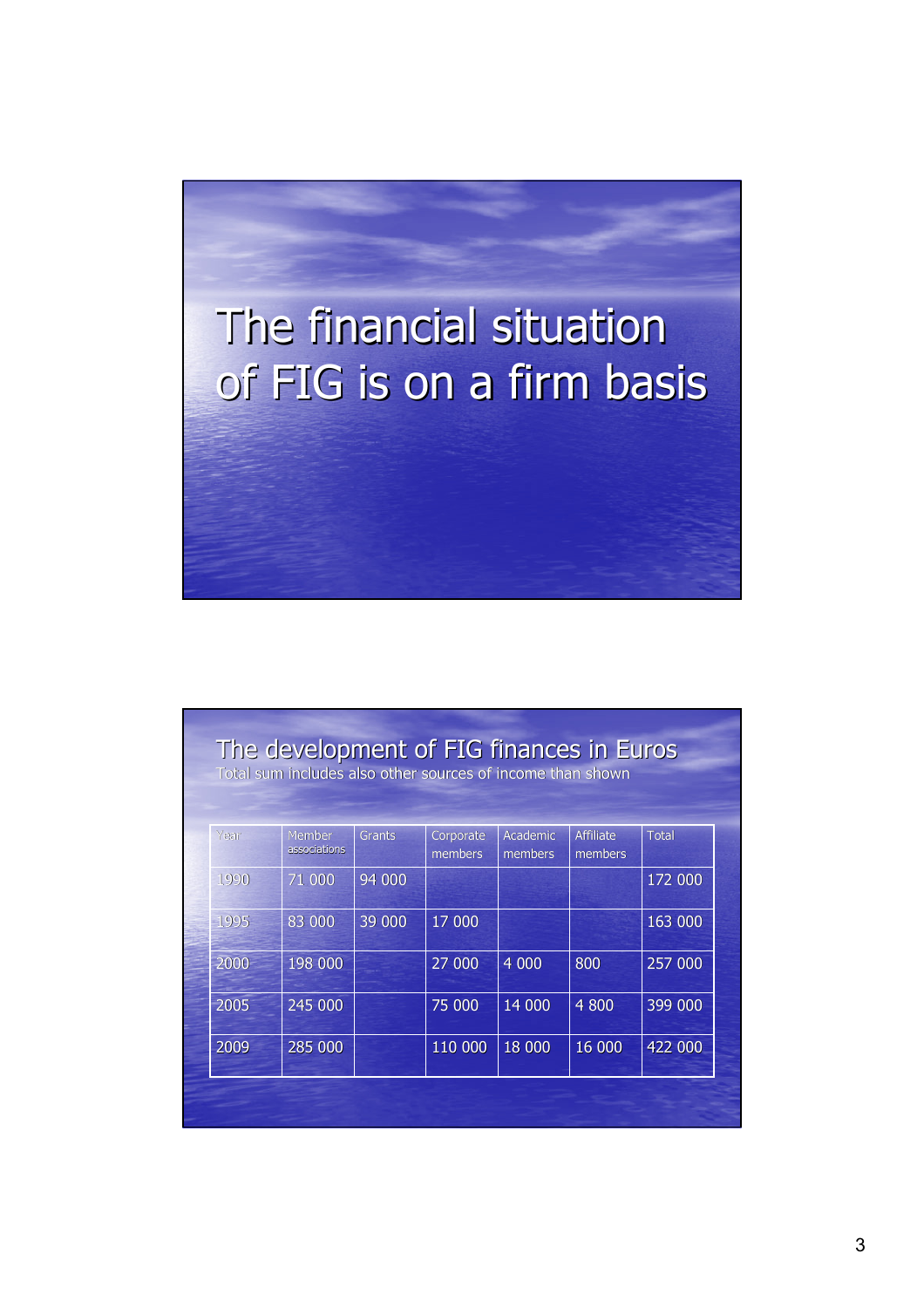## Fundamental changes in FIG administration Some highlights

- First FIG work plan and new type of agenda in 1988
- English as the only FIG language from 1995
- Old PC replaced by FIG Working Week since 1997
- FIG office to DdL premises, decision in 1997
- Markku Villikka appointed to FIG Director in 1998
- $\bullet$  FIG office and Director in operation at the beginning of 1999
- First ideas for the new FIG governance structure in 1999
- New structure accepted in Seoul in 2001
- New structure fully operational in 2007

FIG Activities have developed to an unbelievable level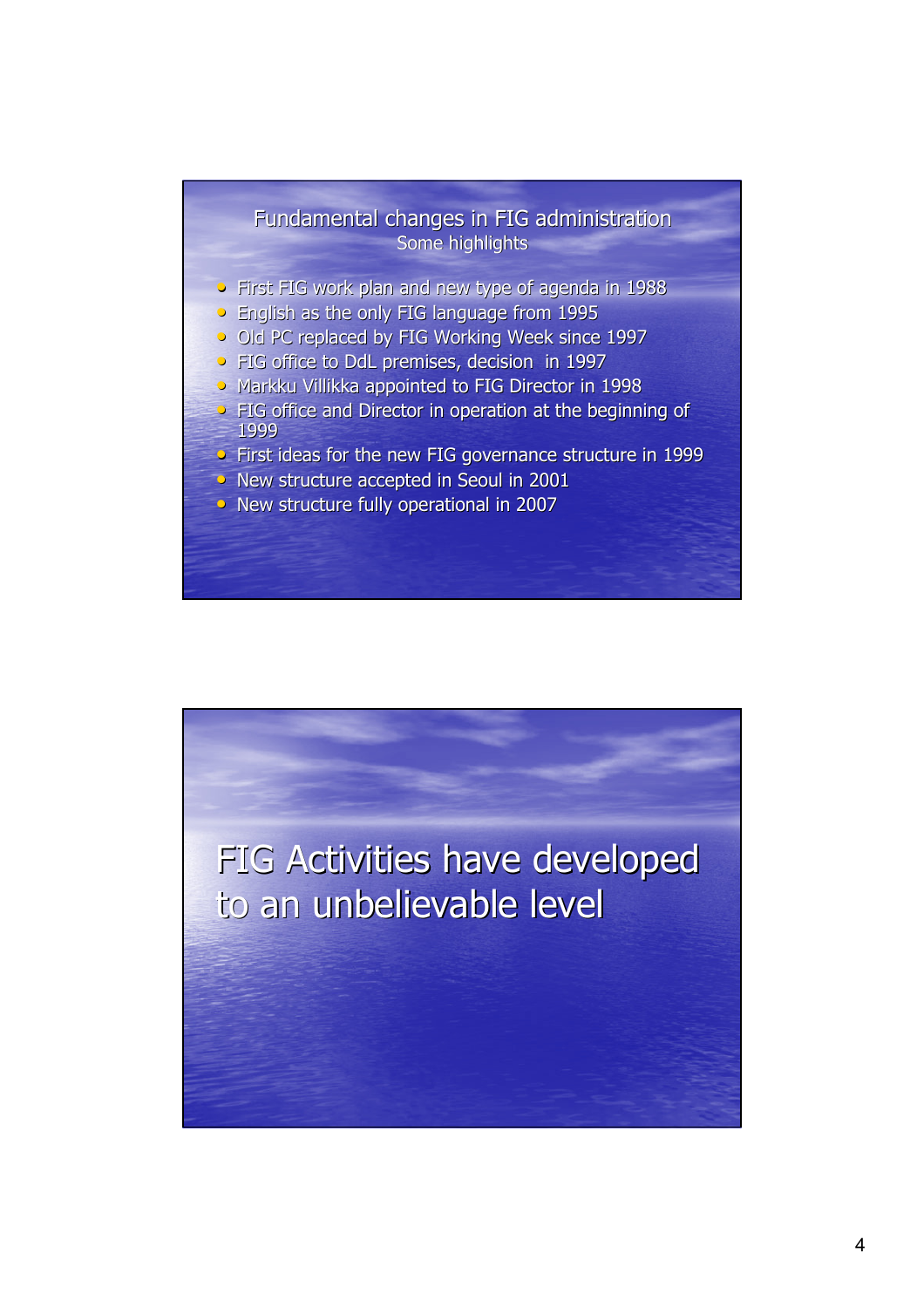The development of the co-operation with the UN agencies and the World Bank is a real

**Success Story** 



- First ties with UNESCO were established in 1949 by the Swiss Bureau in the Lausanne Congress,
- $\bullet$  UNESCO assisted with the printing costs of the proceedings of the Scheveningen Congress in 1958 and the Vienna Congress in 1962
- In the London Congress 1968 UNESCO had requested information on the role it might play in promoting the professional interests of surveyors. The GA resolved that dialogue between FIG and UNESCO should be strengthened.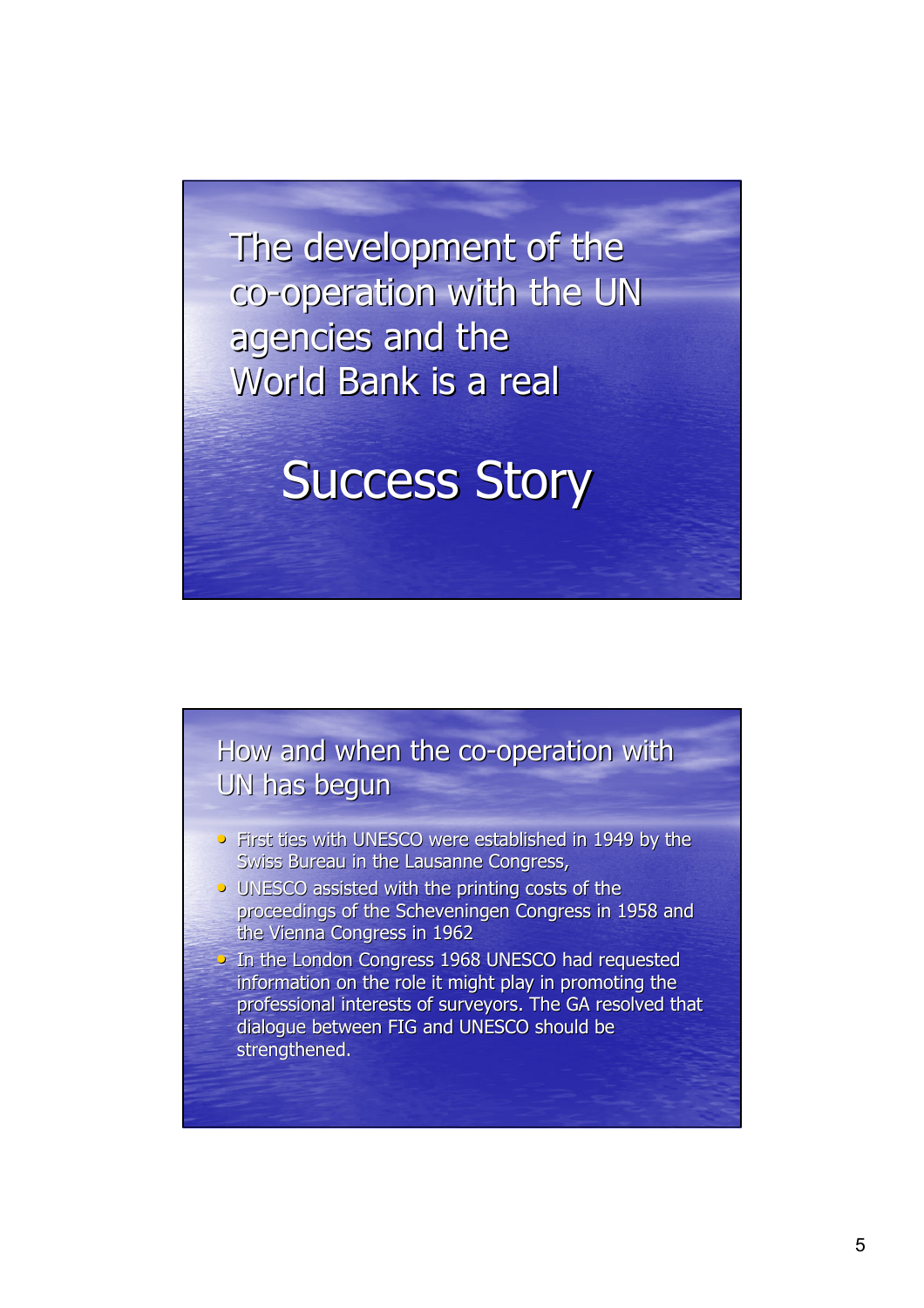The Finnish Bureau decided to do something in developing the co-operation with UN.

In the beginning it was learnt that FIG was in 1970 recognised as a non-governmental organisation with consultative status with the Economic and Social Council of the UN.

The door was open for a closer co-operation with UN.



- Both agencies had programmes related to the tasks of surveyors
- UN-HABITAT housing and land related issues
- UNEP promotion of sustainable development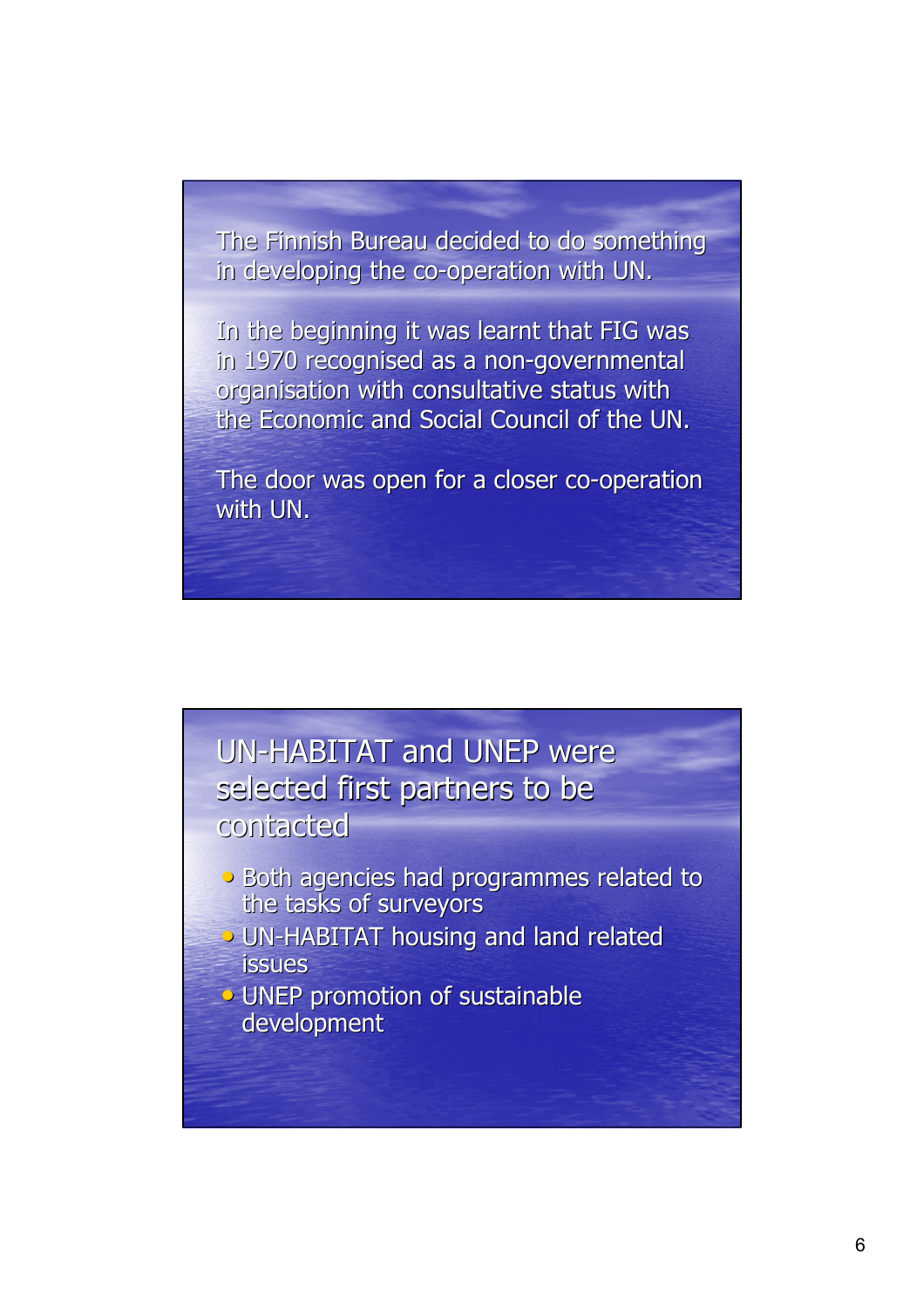The Finnish Bureau organised the preparations of the statements on sustainable development and land management. management.

The purpose was to indicate that FIG was aware of some current global concerns and, that surveyors have also practical tools to address these issues.

Both UN-HABITAT and UNEP assisted with the printing costs of those statements.

FIG Memorandum of Understandings, MoU, with UN agencies and World bank

**1997 First MoU with UNCHS/HABITAT, signed by Peter Dale 1999 MoU 1997 with HABITAT was evaluated and extended, signed by Robert W. Foster 2000 New MoU with HABITAT, signed by Markku Villikka 2002 New MoU with HABITAT, signed by Robert W. Foster 2002 MoU with FAO, signed by Robert W. Foster**

**2004 MoU with OOSA, the UN Office for Outer Space Affairs, signed by Holger Magel**

**2007 MoU with the World Bank, signed by Stig Enemark**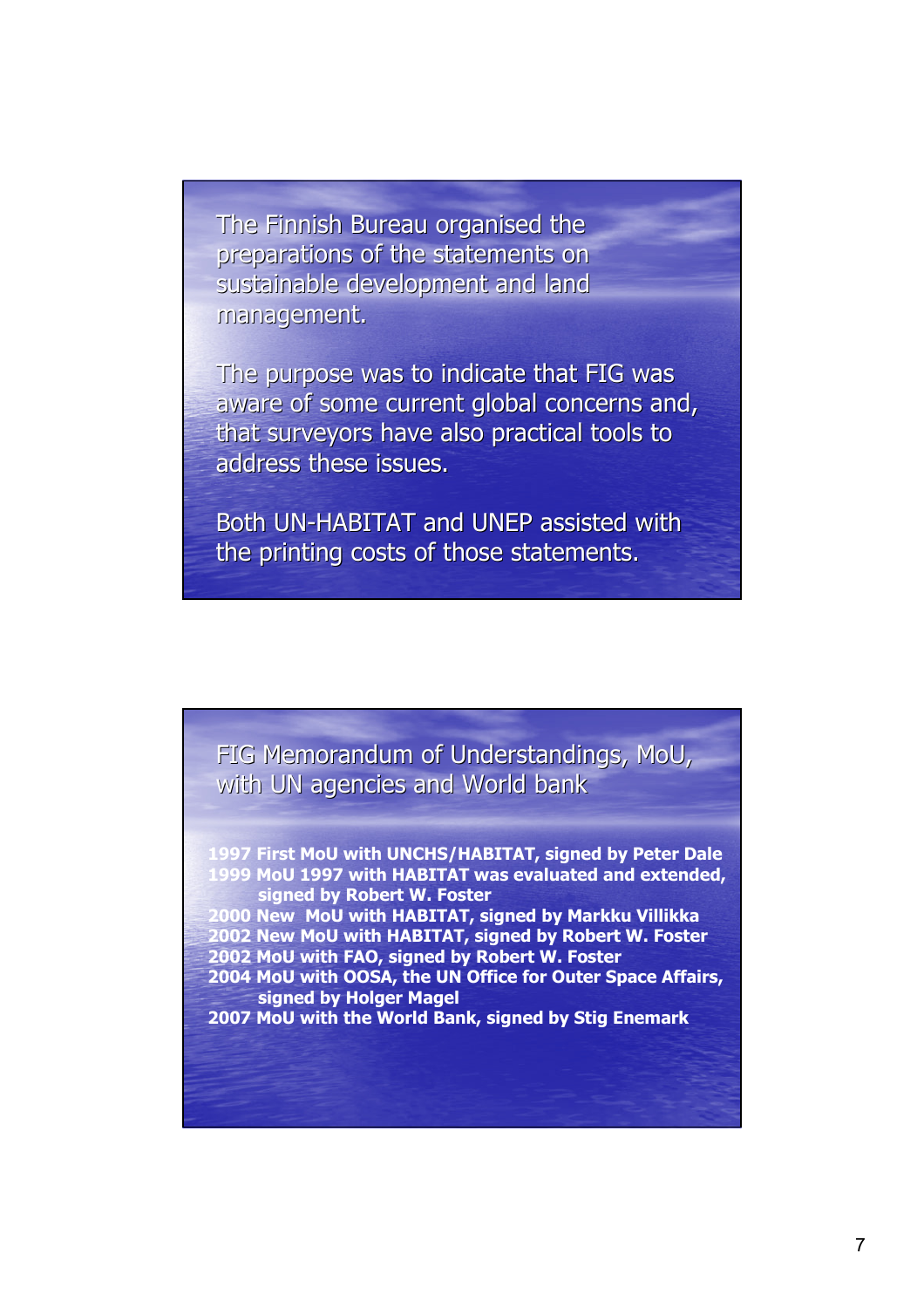#### FIG has also close co-operation with these UN agencies

- **United Nations Division for Sustainable Development**
- **United Nations Department of Economic and Social Affairs/Statistics Division**
- **United Nations Environmental Programme, UNEP**
- **Global Land Tool Network, GLTN, (under auspices**  $of UN-HABITAT)$
- **HABITAT Professionals Forum (civil society partner to UN-HABITAT)**

The FIG connections with the UN agencies are so many that it is difficult to give an overview about this co-operation. In the following I will give some examples.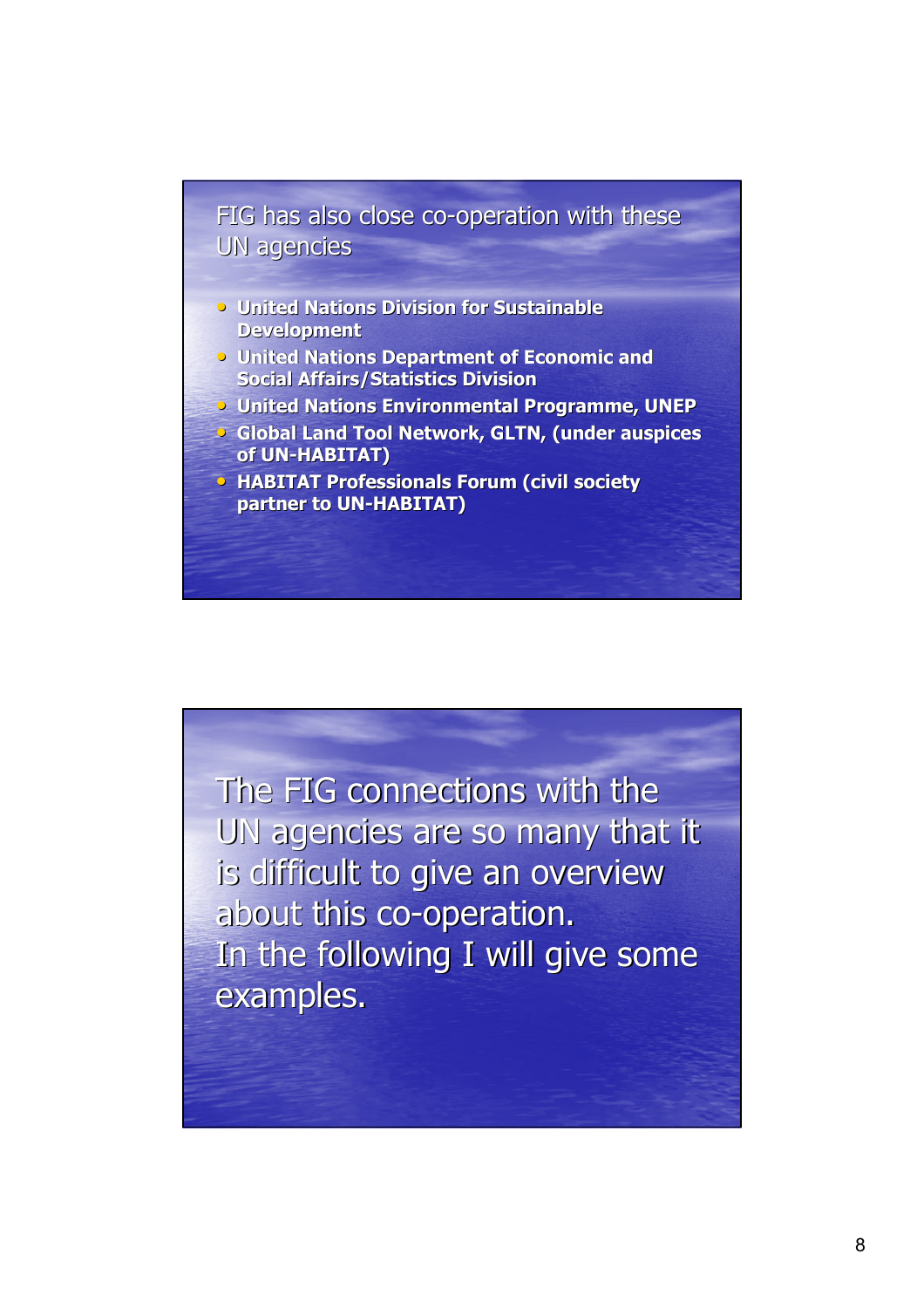

Issues where surveying profession can contribute to the process of reaching the Millennium Development goals

- Tenure security,
- Land reform,
- Pro-poor land management
- Capacity assessment
- Institutional development
- Human resource development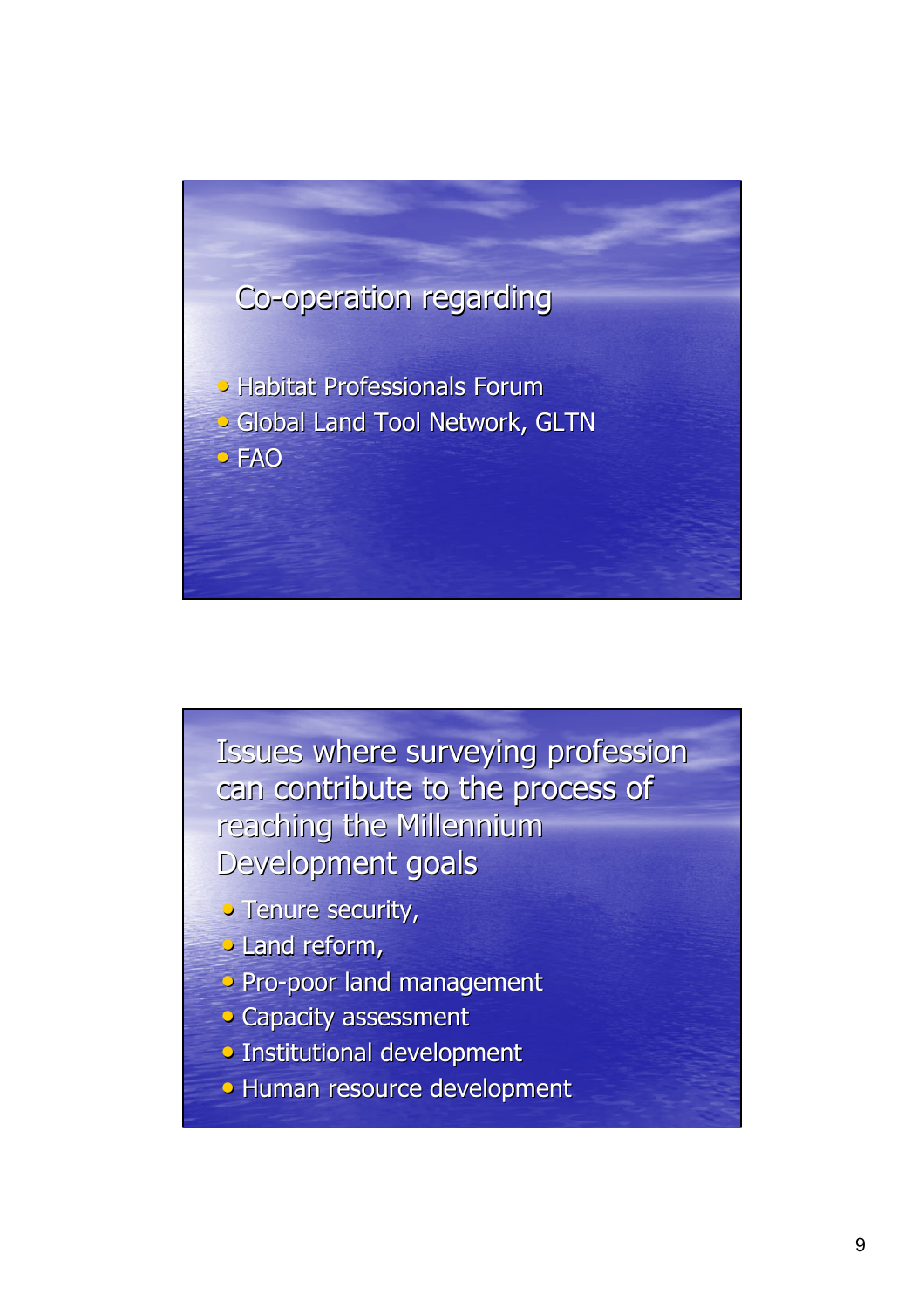The representatives of a respected profession, like surveying, have a moral duty to be involved in the implementation of actual global goals.

Therefore surveyors should be aware of global societal concerns related to their profession.

As a result of these UN related activities FIG and surveyors are now considered respected professionals in land management in its wide meaning and therefore sought-after partners and speakers at international forums.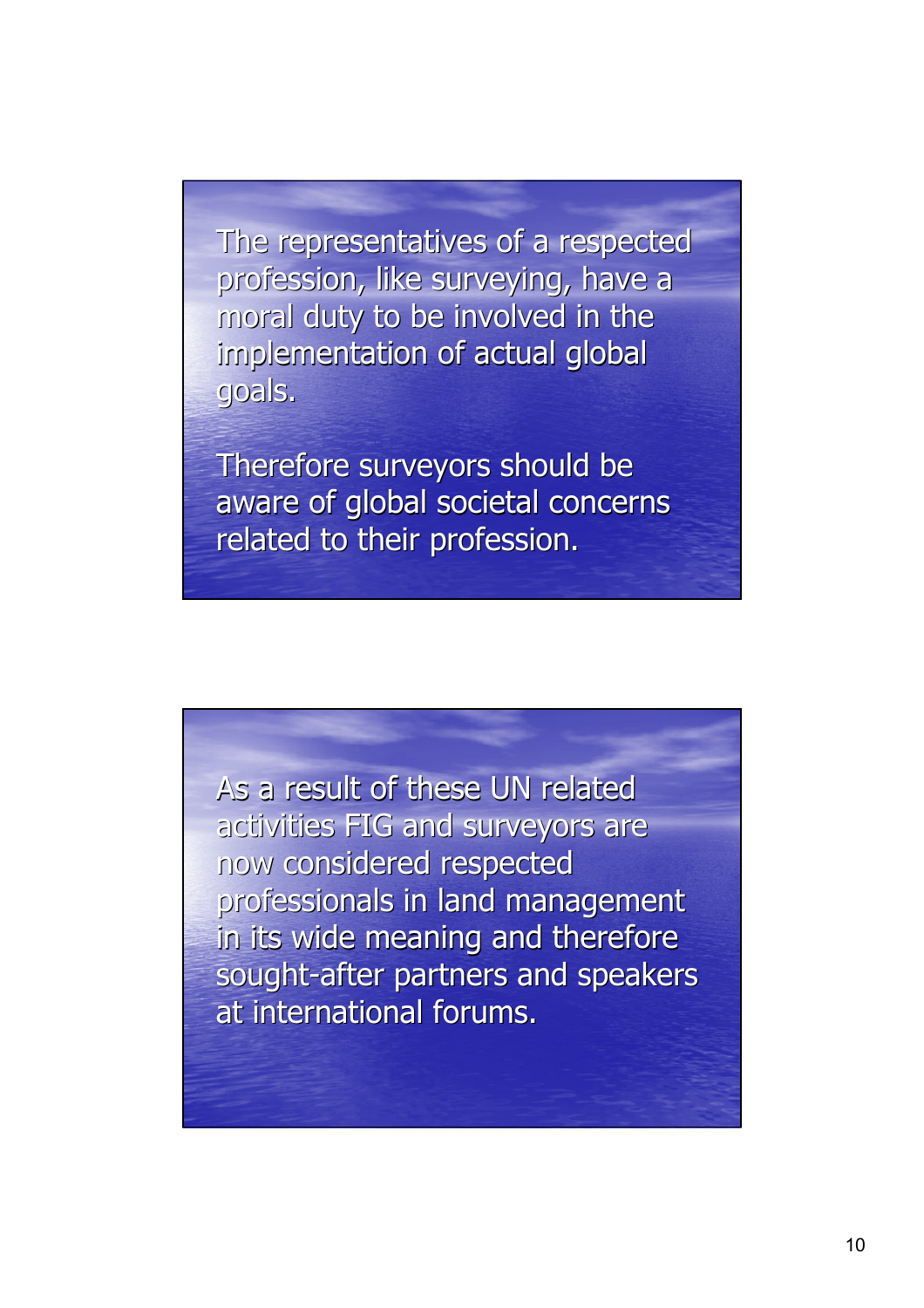Stig Enemark has made a big job in developing FIG UN and World Bank relations.

This has been hard work, a lot thinking, reading, writing, speeches, discussions and building contacts and a lot of travelling.

Real evolution has taken place in the field of communication and information

- Think about the time 20 years ago. FIG was tri-lingual, main communication channel was postal services and for short messages fax. Also fixed line telephone was available
- $\bullet$  Compare that with the time of Internet, emails, mobile phones and English as the only language in use.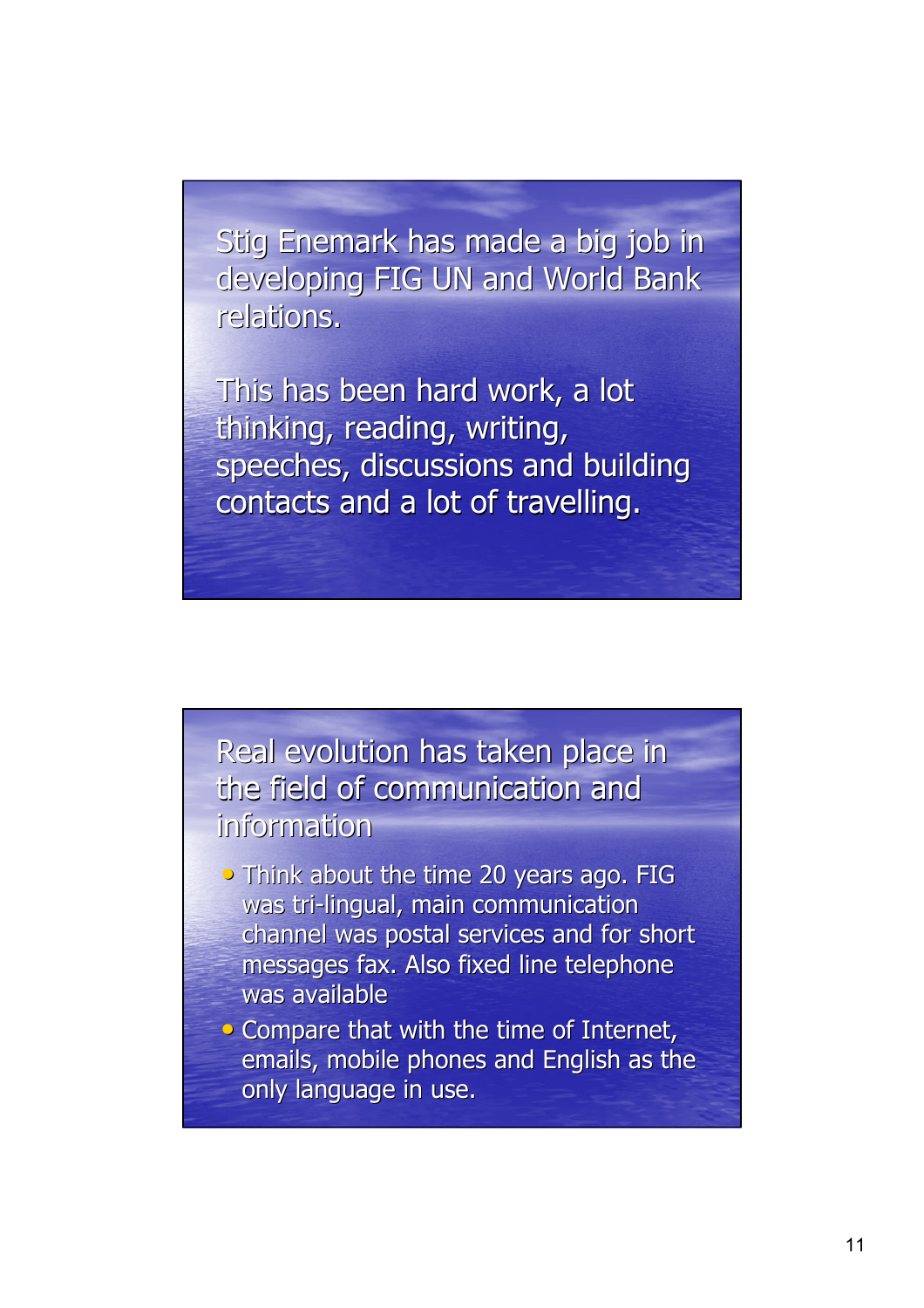## The FIG Office plays an important role in management of the FIG activities

- For the FIG the permanent office is an important thing. It indicates the FIG is a strong actor having continuity and an address to contact.
- $\overline{\bullet}$  FIG is not lacking a person to call.
- **FIG was fortunate in having Markku Villikka as** the first FIG Director
- Fortunately FIG is now able to pay rent for the premises to the Den danske Landinspektörförening.



- Diversified activities of the commissions have developed at the same pace as the whole FIG
- One can be surprised how active current commissions are
- $\rightarrow$  ACCO is considered a good think thank for professional development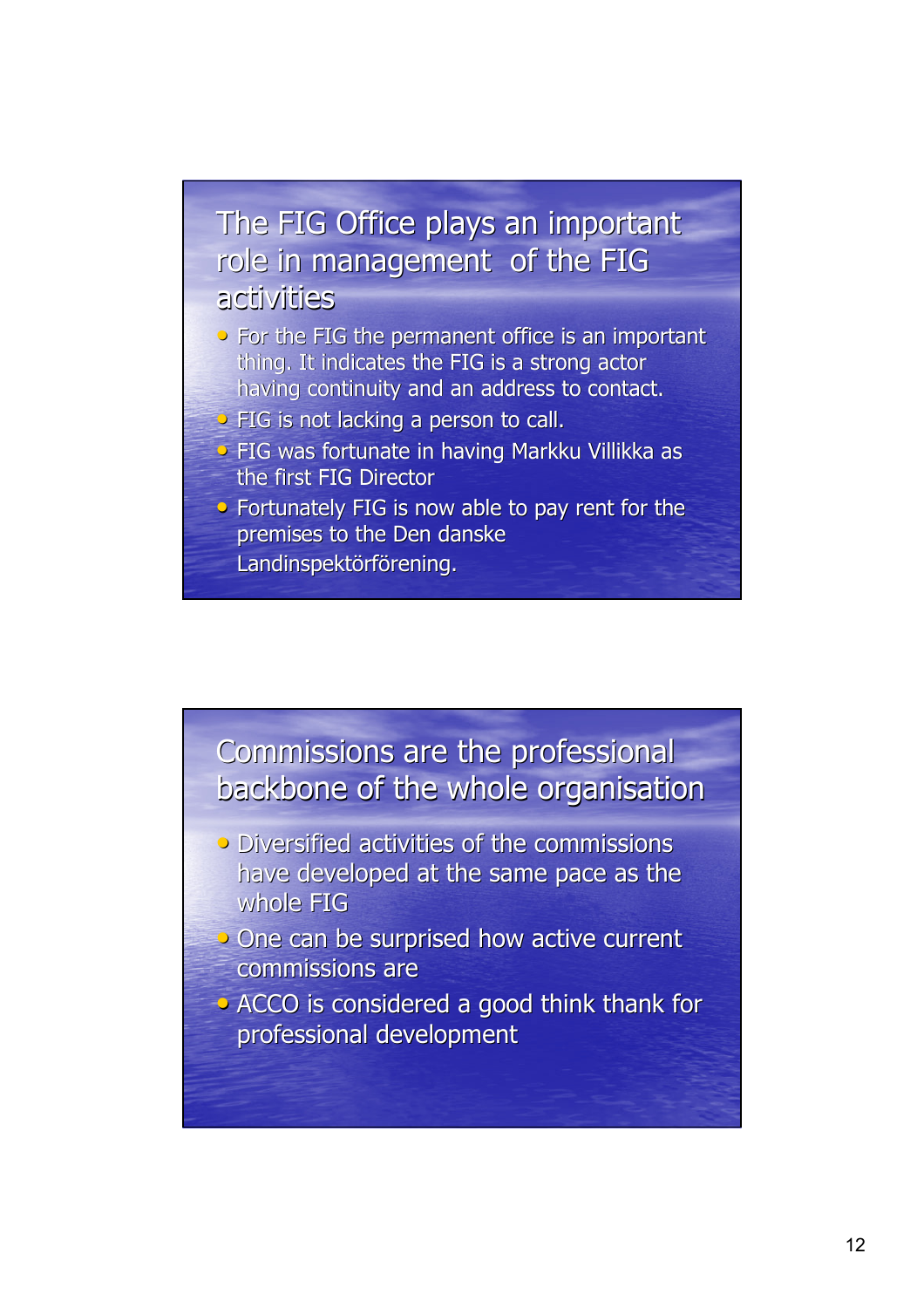## The Council as the engine of the work of FIG

- $\bullet$  The councils have been in the key positions to guide and initiate the FIG activities during the years of transit.
- The outgoing council has been able successfully concentrate on the professional work in Building the Capacity according to their work plan.
- $\bullet$  When the activities have diversified all council members have now their own specific duties.
- $\bullet$  The role of the president as the figurehead has become more important to lead and represent the whole organisation.

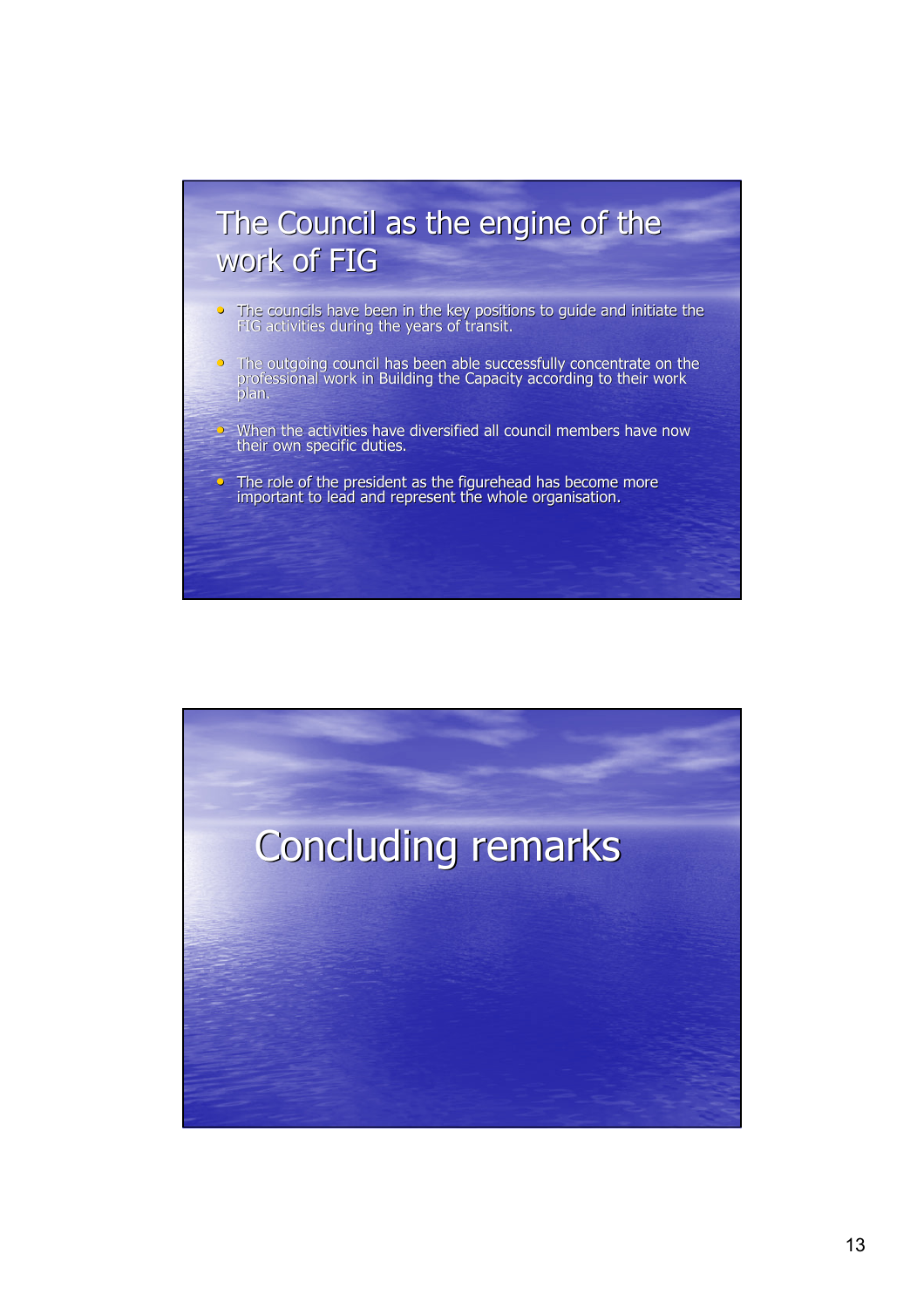Stig Enemark about the changing role of surveyors

"The change means that surveyors are increasingly contributing to building sustainable societies as experts in managing land"

Dr. Argot Ramachandran, Executive Director of UN HABITAT at the Helsinki Congress

"Land is the starting point for all development and, at beginning of this process stand the surveyors".